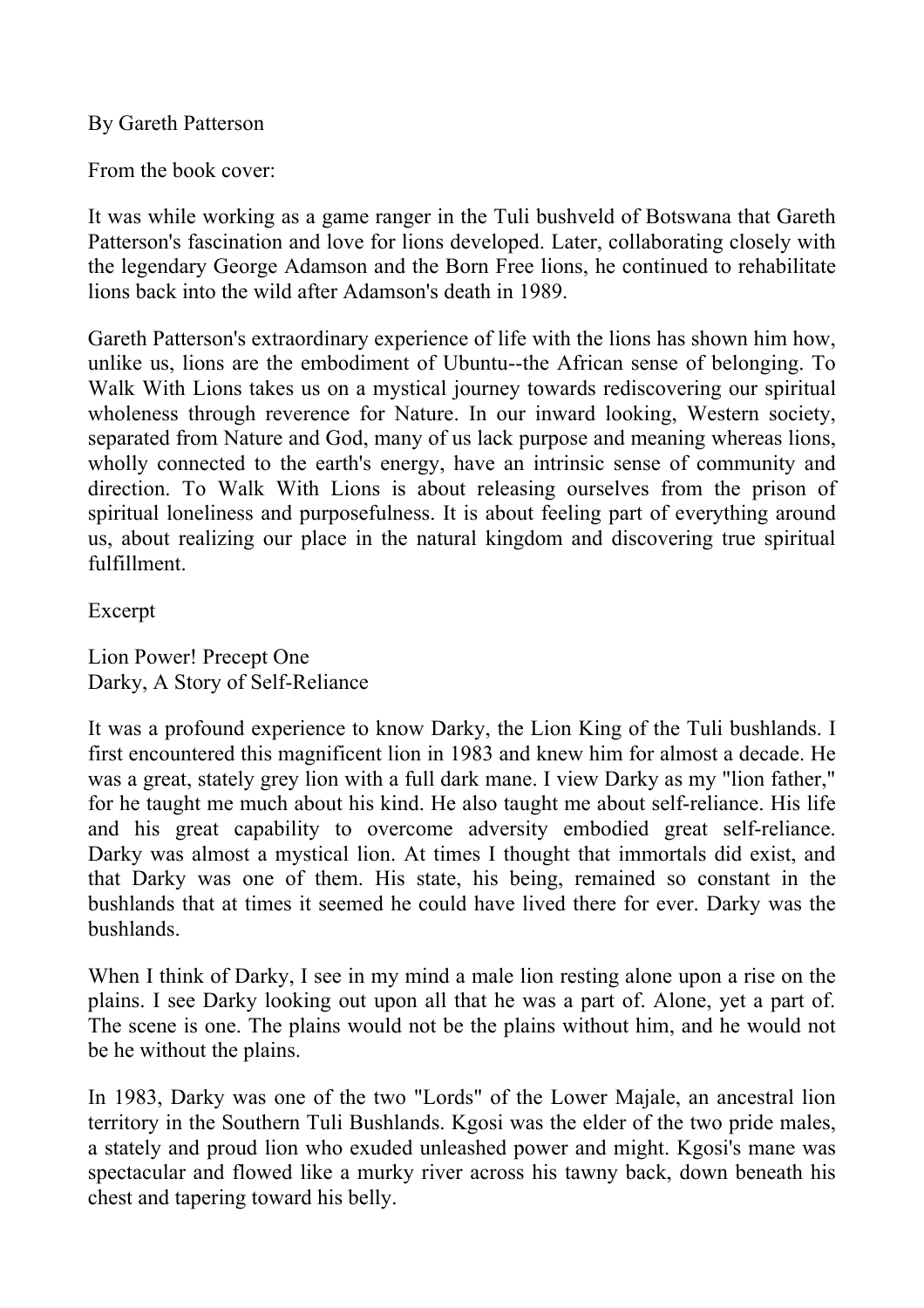Kgosi and Darky resting together on the plains was an inspiring sight, and at night their great territorial calls would float across the land like a cosmic wave. Upon hearing them I would always be filled with a sense of well-being: at times I would raise my hand in the direction of their leonine song and feel a part of their energy.

At its height, the Lower Majale pride consisted of nineteen lions; the two pride males, six beautiful lionesses and eleven tumbling cubs. Darky was a particularly tolerant father. The cubs loved to play on his reclining body and to swat at his twitching tail. He would groan softly as the cubs jumped upon his shaggy head and back. Eventually, when the cubs' games became over-boisterous, he would raise his upper lip and give a short snarl. At this, they would scatter away back to their mothers. This, though, was all part of the game as they would inevitably return, stalk him, then jump on him. Then, equally inevitably, he would eventually snarl again, the cubs would scatter...ant the pantomime would continue until, with the setting sun, the entire pride (after much stretching and yawning) moved away into the night.

Tragically, within two years of my knowing the lions, Darky's pride was severely fractured by the actions of hunters and poachers. One day Kgosi and two lionesses found themselves on the game farms beyond the boundaries of the Tuli. It was very likely that trophy hunters with baits had lured them out. I never saw Kgosi or the two lionesses again. They were shot dead by white hunters, men who think it is manly and heroic to kill the King of Beasts. The sound of gunfire beyond the Tuli boundaries signified the destruction of the brotherhood of Kgosi and Darky.

Darky was now the lone pride protector, and single pride males are normally vulnerable tot he incursions of younger nomadic males, eager to oust the old and to take over a pride. Amazingly, though, Darky, the self-reliant, went on to rule alone over the Lower Majale for another eight long years. Over those years, his foes were not only young challenging males, but also the white hunters beyond the reserve's boundary. In fact they posed the greatest danger; they knew well of his existence and some sorely sought the opportunity to kill him as the ultimate lion trophy. They referred to Darky as the "Big Black Mane" or the "Swart Een," the "Black One." In bushveld bars and around campfires they would speak of the legendary Botswana lion of great size, fierceness and cunning. They spoke of him in such terms because they always failed to kill him. Darky outwitted them instead and belittled them. Some thought him to be somehow protected. The truth is, he was protected;he lived as long as he did for a purpose, a portion of which, I believe, was to teach and inspire me. Darky defied the white hunters and their guns, the poachers and their traps and the challenges of pride takeovers by the wandering nomadic male lions.

Once, two adult male lions left their territory in the north and headed into the fringe areas of Darky's range. A confrontation was inevitable and when it took place the sounds of the great battle echoed off the hills and through the valleys. And Darky emerged victorious.